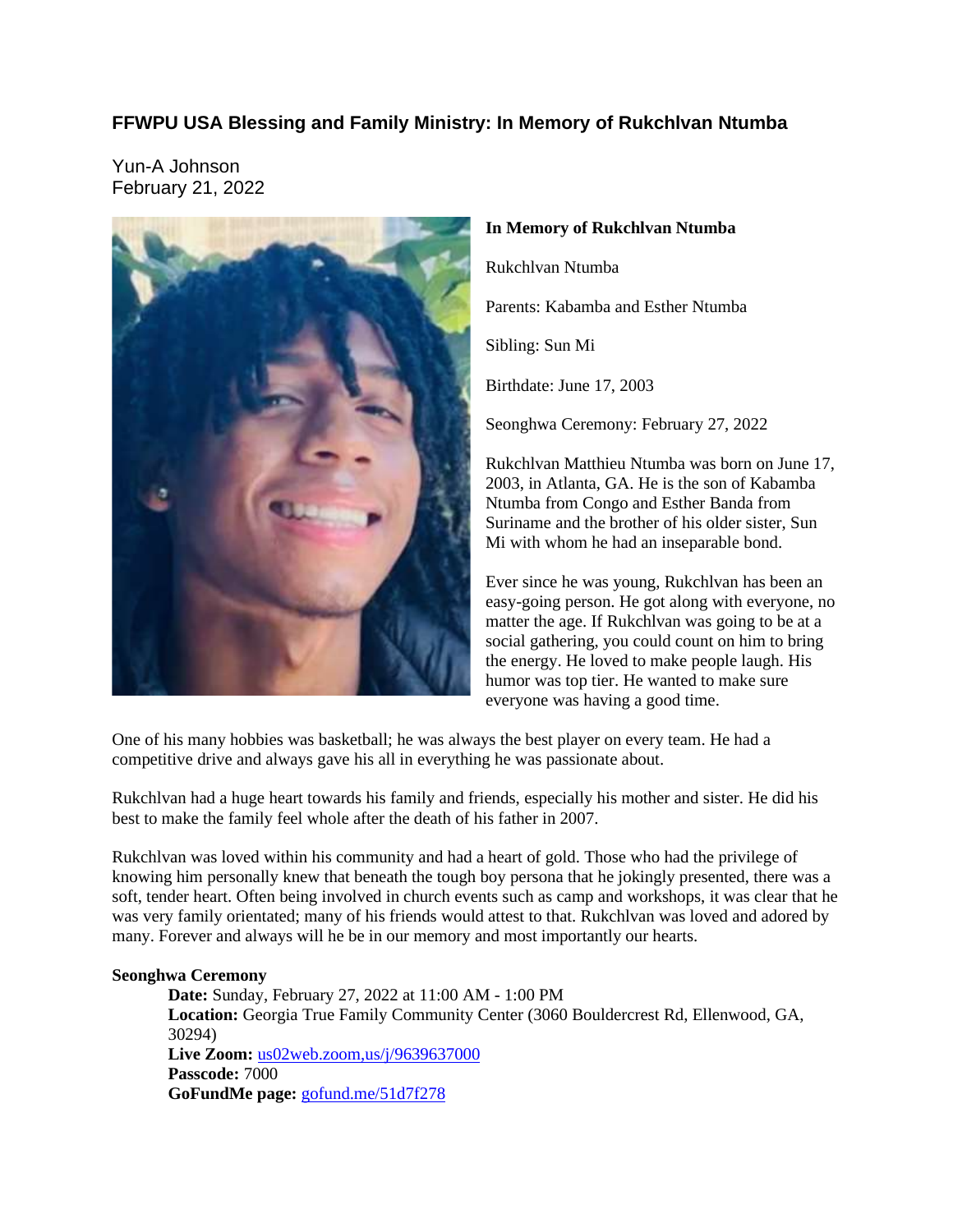

# **Rukchlvan Ntumba's Funeral Funding**

Start a GoFundMe



 $8<sup>o</sup>$ Sun Mi Ntumba is organizing this fundraiser.

Created 7 days ago  $\bigcirc$  Funerals & Memorials

### **A few words from Sun**

Hi. My name is Sun Mi and I am the older sister of Rukchlvan. On February 13 at 8:30 pm, Rukchlvan and his friend, Tanayzia, were involved in a tragic car accident on I-75. They both passed away that night.

Rukchlvan's smile always shined. His laugh was unmatched. His love for others was unconditional. My brother was the clown of the family who always kept us laughing. Rukchlvan really did have a soft spot for the people in his life. One thing my brother and I loved to do was reminisce on our childhood. Those memories with him are forever held within each of us.

Any amount is appreciated by my mother, Esther, myself, and our loved ones. We love you and Rukchlvan loves you as well!

I will add any funeral updates as we gain more information.

With Love, Kabamba, Esther, Sun Mi & Rukchlvan Ntumba



|    | 516 donations                               |
|----|---------------------------------------------|
|    | Share                                       |
|    | Donate now                                  |
|    | 11 people just donated                      |
| ಹಿ | Anonymous<br>\$20 Recent donation           |
| ಹಿ | <b>Bruce Gordon</b><br>\$1,000 Top donation |
| ಹಿ | Anonymous<br>\$20 - First donation          |
|    | See top<br>See all                          |